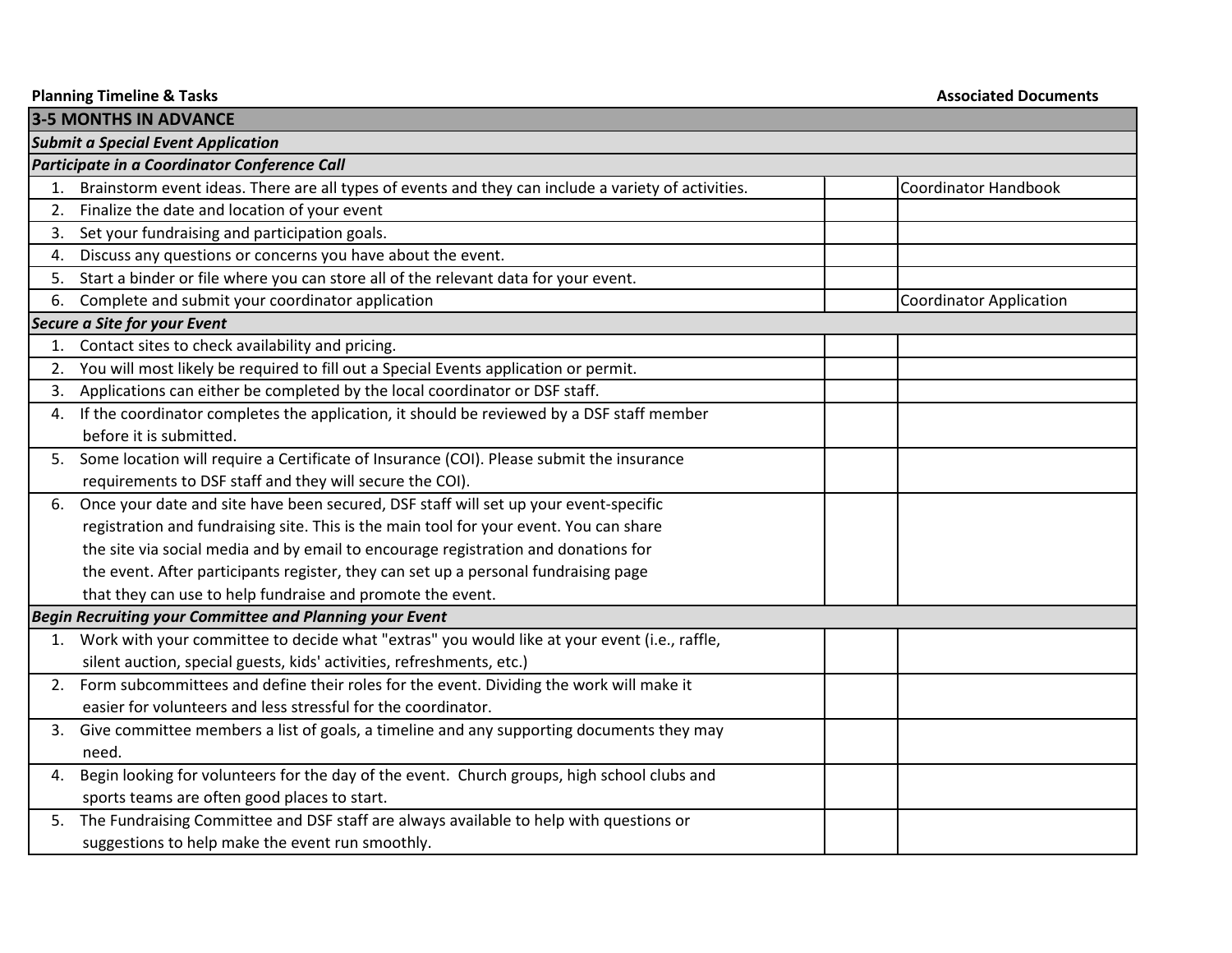|                                  | 3-5 MONTHS IN ADVANCE (continued)                                                               |                               |  |  |
|----------------------------------|-------------------------------------------------------------------------------------------------|-------------------------------|--|--|
| <b>Secure Event Sponsorships</b> |                                                                                                 |                               |  |  |
|                                  | 1. Discuss what sponsorship levels and benefits will be most appealing for your area with a     |                               |  |  |
|                                  | member of the Fundraising Committee or DSF staff. Benefits should include some form of          | Local Event Sponorship Levels |  |  |
|                                  | recognition and perhaps participation in the event.                                             | & Contract                    |  |  |
| 2.                               | DSF staff will customize the sponsorship levels and contract for your event.                    |                               |  |  |
| 3.                               | Begin reaching out to local businesses for sponsorship. These can include in-kind donations,    |                               |  |  |
|                                  | such as food or beverages.                                                                      |                               |  |  |
|                                  | Determine if a Raffle and/or Silent Auction will be included in your event                      |                               |  |  |
| 1.                               | Each town has its own rules and procedures for raffles and auctions. Contact your local police  |                               |  |  |
|                                  | department or Attorney General for information and to obtain a raffle application. DSF staff    |                               |  |  |
|                                  | can complete the application for you.                                                           |                               |  |  |
| 2.                               | Begin soliciting items for your raffle and/or auction. Each donation should have a donation     | Auction/Raffle Item           |  |  |
|                                  | contract to assure we offer proper recognition for the donation at the event.                   | <b>Donation Form</b>          |  |  |
| 3.                               | Fundraising Committee members or DSF staff can offer tips on different types of raffles and     |                               |  |  |
|                                  | auctions.                                                                                       |                               |  |  |
|                                  | <b>Promoting your Event</b>                                                                     |                               |  |  |
|                                  | 1. DSF staff can provide you with letterhead, flyers, or other promotional materials.           | <b>Electronic Letterhead</b>  |  |  |
| 2.                               | Email local DS families, your family, friends and colleagues about your event. Invite them to   |                               |  |  |
|                                  | participate or sponsor a participant.                                                           |                               |  |  |
| 3.                               | Have committee members establish a team and recruit members. Encourage them to set a            |                               |  |  |
|                                  | fundraising goal for their team.                                                                | <b>Offline Donation Form</b>  |  |  |
| 4.                               | Add information about your event to community calendars and put up flyers.                      |                               |  |  |
| 5.                               | Participants can utilize their fundraising page to help promote the event via social media.     |                               |  |  |
| 6.                               | DSF will list your event on their website and promote on social media.                          |                               |  |  |
|                                  | <b>Food and Refreshments</b>                                                                    |                               |  |  |
|                                  | 1. Approach local businesses for donations of food and beverages or a gift card for your event, |                               |  |  |
|                                  | that can be used for refreshments. Most requests are required at least 90 days before your      |                               |  |  |
|                                  | event. The Fundraising Committee and DSF staff can offer suggestions on places to solicit.      |                               |  |  |
| 2.                               | Make sure that donors know that they will be recognized at the event for their donation. We     |                               |  |  |
|                                  | can include their logo on signage or event shirts (if applicable).                              |                               |  |  |
|                                  | 3. Keep it simple - water, coffee, bagels or donuts. Anything else is optional.                 |                               |  |  |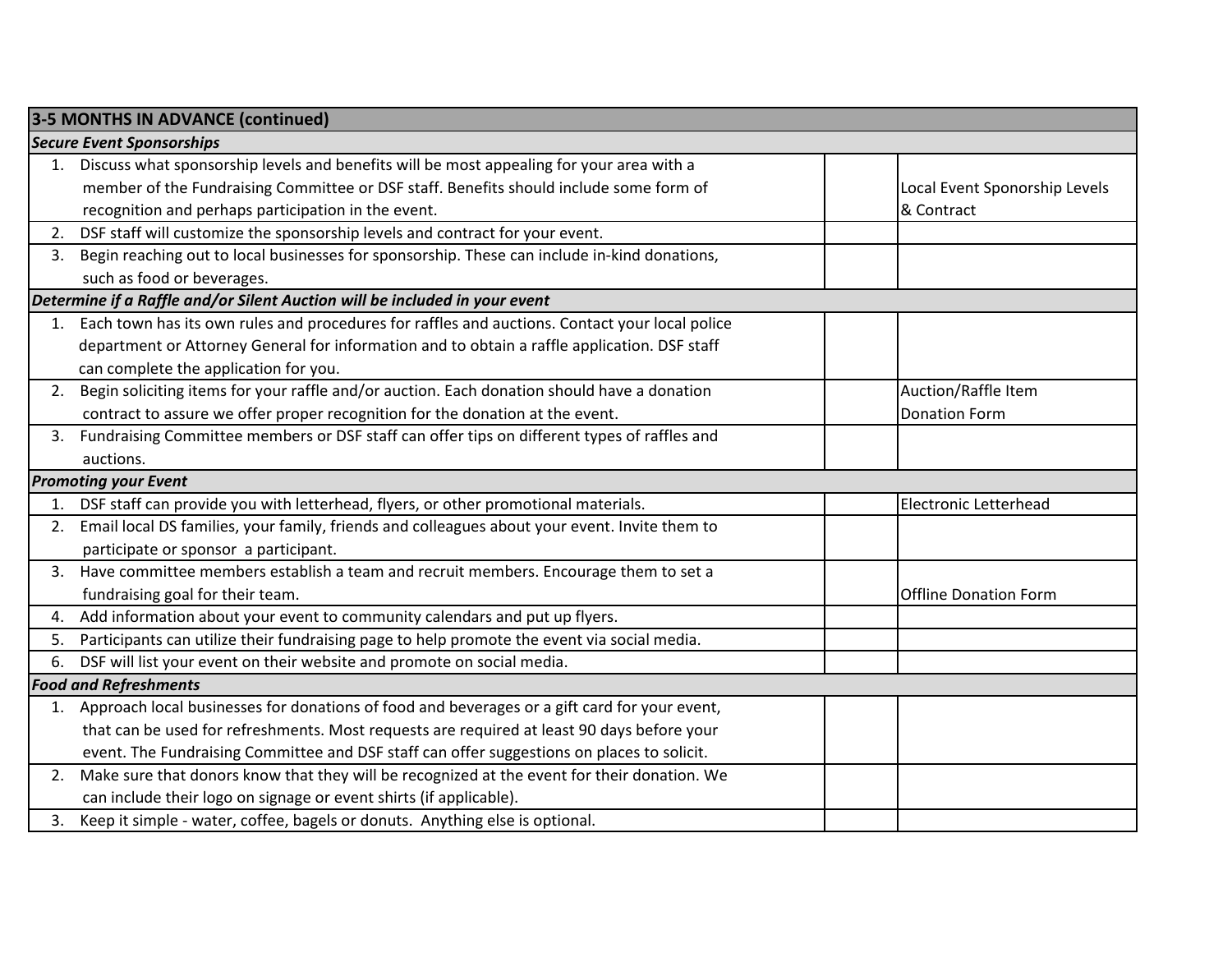| <b>6-8 WEEKS OUT FROM EVENT</b> |                                                                                             |  |  |  |
|---------------------------------|---------------------------------------------------------------------------------------------|--|--|--|
| Keep promoting your event       |                                                                                             |  |  |  |
|                                 | Keep promoting event. We see the most registrations 6-8 weeks out from the event.           |  |  |  |
| 2.                              | Start posting regular updates on social media, such as your fundraising goal or team member |  |  |  |
|                                 | goal and encourage people to join you.                                                      |  |  |  |
| 3.                              | Set up a follow up call with a Fundraising Committee member or DSF staff to discuss any     |  |  |  |
|                                 | new questions or concerns on the event.                                                     |  |  |  |
| 4.                              | Make sure to have all of your sponsor logos, so DSF staff can design and order your signage |  |  |  |
|                                 | and event shirts (if applicable).                                                           |  |  |  |

| <b>ONE MONTH IN ADVANCE</b>                                   |                                                                                                 |  |  |  |
|---------------------------------------------------------------|-------------------------------------------------------------------------------------------------|--|--|--|
| <b>Finalize Food and Refreshments</b>                         |                                                                                                 |  |  |  |
|                                                               | Contact any business who has commited to donate food or beverages for the event. Confirm        |  |  |  |
|                                                               | donation and when item(s) can be picked up.                                                     |  |  |  |
| 2.                                                            | Make sure you also have other needed items, such as cutlery, napkins, etc.                      |  |  |  |
| 3.                                                            | Contact a Fundraising Committee member or DSF staff if you still need the basics at this point. |  |  |  |
|                                                               | <b>Develop Detailed Day-of-Event Logistics</b>                                                  |  |  |  |
|                                                               | Determine schematics of event day registration and area layout.                                 |  |  |  |
|                                                               | Determine logistics for set-up and clean-up.                                                    |  |  |  |
| 3.                                                            | Decide if you need to borrow or rent any tables, tents, etc., for the event.                    |  |  |  |
| 4.                                                            | Assign volunteer roles & responsibilities.                                                      |  |  |  |
| 5.                                                            | Work with a Fundraising Committee member or DSF staff to help develop plans, as needed.         |  |  |  |
| <b>Continue Promoting Event &amp; Recruiting Participants</b> |                                                                                                 |  |  |  |
|                                                               | Remember that participants must register 2 weeks in advance to guarantee their event shirt,     |  |  |  |
|                                                               | if applicable.                                                                                  |  |  |  |